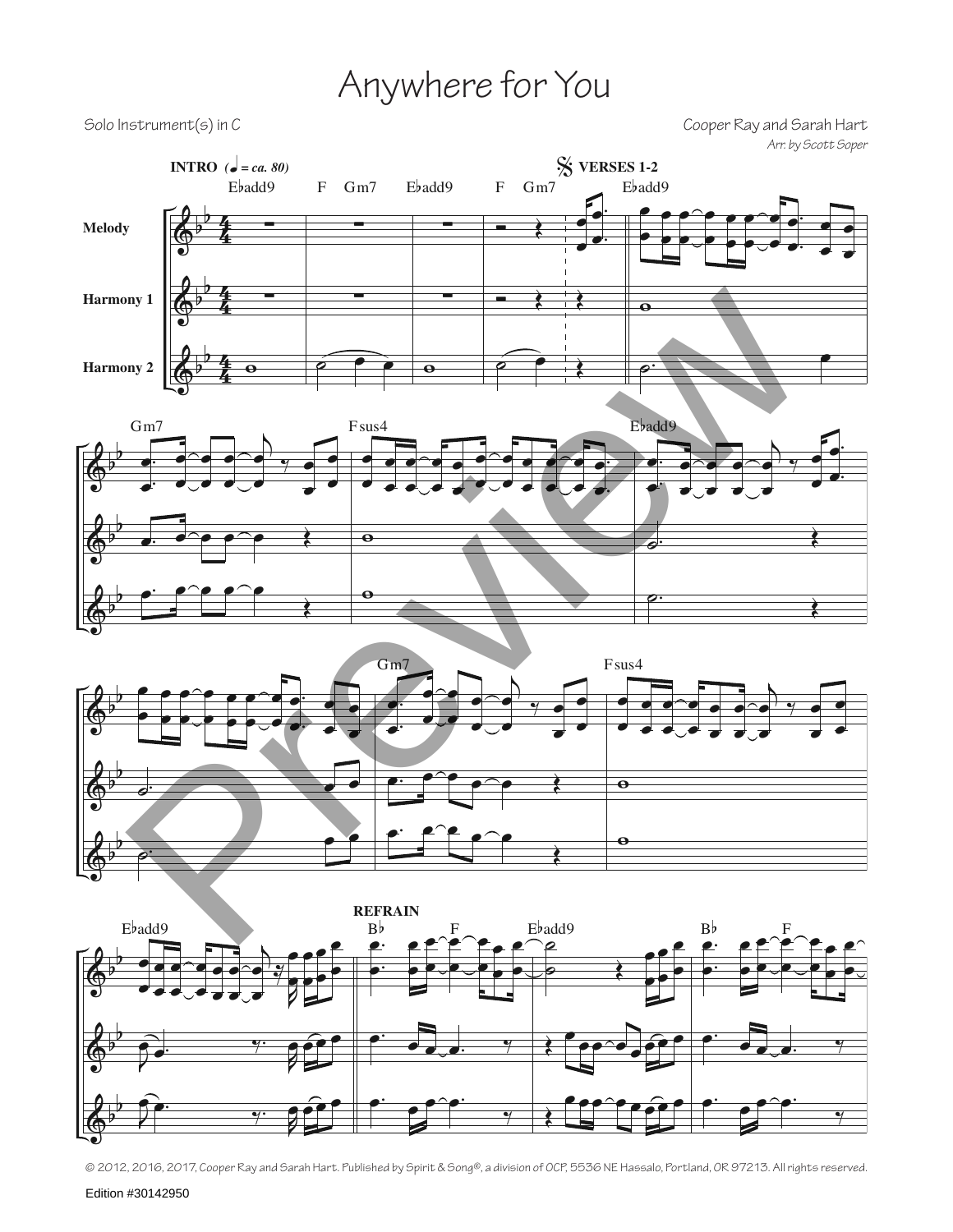## ANYWHERE FOR YOU (Solo Instrument(s) in C), pg. 2 of 4







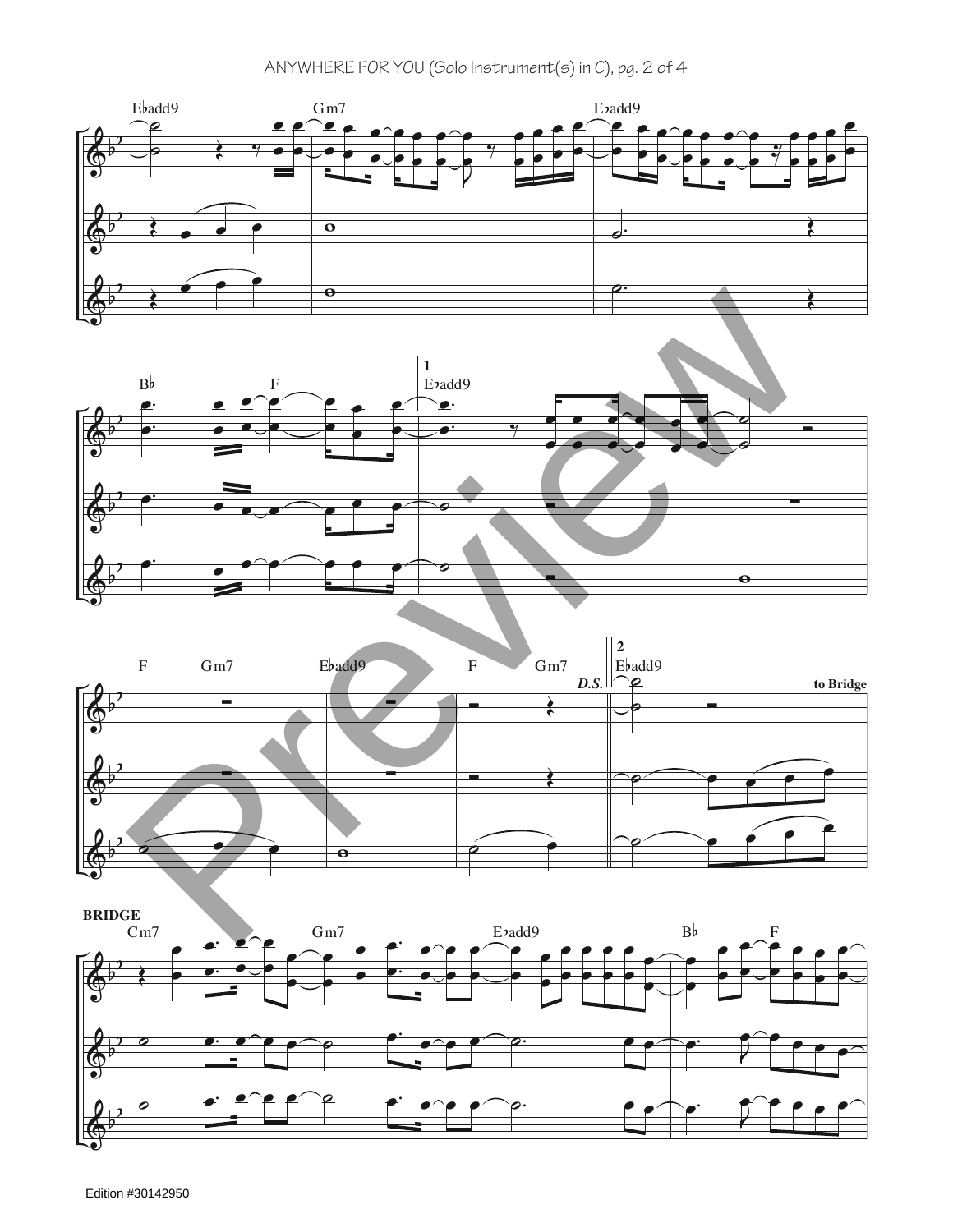ANYWHERE FOR YOU (Solo Instrument(s) in C), pg. 3 of 4